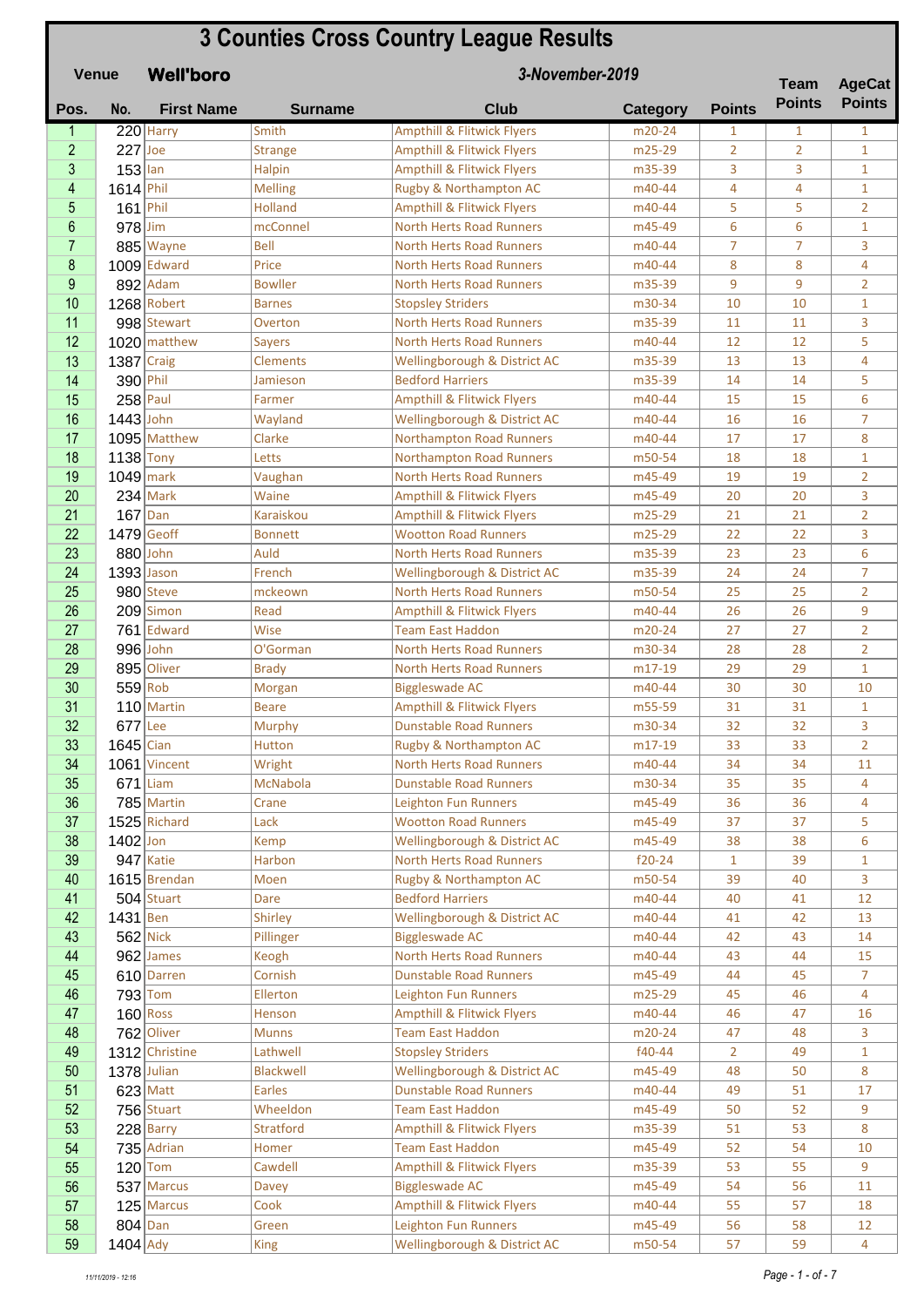| <b>3 Counties Cross Country League Results</b><br><b>Well'boro</b><br>3-November-2019<br><b>Venue</b> |              |                   |                   |                                                             |                  |               | <b>Team</b>   | <b>AgeCat</b>        |
|-------------------------------------------------------------------------------------------------------|--------------|-------------------|-------------------|-------------------------------------------------------------|------------------|---------------|---------------|----------------------|
| Pos.                                                                                                  | No.          | <b>First Name</b> | <b>Surname</b>    | <b>Club</b>                                                 | <b>Category</b>  | <b>Points</b> | <b>Points</b> | <b>Points</b>        |
| 60                                                                                                    |              | $1594$ Steve      | <b>Dixon</b>      | Rugby & Northampton AC                                      | m40-44           | 58            | 60            | 19                   |
| 61                                                                                                    |              | 1558 Anthony      | <b>Baross</b>     | <b>Wootton Road Runners</b>                                 | m55-59           | 59            | 61            | $\overline{2}$       |
| 62                                                                                                    |              | $195$ Gavin       | Nicholson         | <b>Ampthill &amp; Flitwick Flyers</b>                       | m40-44           | 60            | 62            | 20                   |
| 63                                                                                                    | $1161$ Andy  |                   | Shaw              | <b>Northampton Road Runners</b>                             | m35-39           | 61            | 63            | 10                   |
| 64                                                                                                    |              | $733$ Andy        | Green             | <b>Team East Haddon</b>                                     | m55-59           | 62            | 64            | 3                    |
| 65                                                                                                    |              | $508$ Sean        | Newbury           | <b>Bedford Harriers</b>                                     | m40-44           | 63            | 65            | 21                   |
| 66                                                                                                    |              | 146 Jeremy        | Godfrey           | <b>Ampthill &amp; Flitwick Flyers</b>                       | m30-34           | 64            | 66            | 5                    |
| 67                                                                                                    |              | $760$ Gary        | <b>Burton</b>     | <b>Team East Haddon</b>                                     | m35-39           | 65            | 67            | 11                   |
| 68<br>69                                                                                              | $920$ lan    | $550$ Nick        | Haworth<br>Datlen | <b>Biggleswade AC</b><br><b>North Herts Road Runners</b>    | m40-44<br>m45-49 | 66<br>67      | 68<br>69      | 22                   |
| 70                                                                                                    | $1028$ Peter |                   | Sibbett           | <b>North Herts Road Runners</b>                             | m55-59           | 68            | 70            | 13<br>4              |
| 71                                                                                                    |              | 467 Kevin         | Shelton-Smith     | <b>Bedford Harriers</b>                                     | m55-59           | 69            | 71            | 5                    |
| 72                                                                                                    | $1217$ Chris |                   | Dunn              | <b>Olney Runners</b>                                        | m30-34           | 70            | 72            | 6                    |
| 73                                                                                                    | 628 Lui      |                   | <b>Falkner</b>    | <b>Dunstable Road Runners</b>                               | m20-24           | 71            | 73            | 4                    |
| 74                                                                                                    |              | 1288 Philip       | <b>Davies</b>     | <b>Stopsley Striders</b>                                    | m25-29           | 72            | 74            | 5                    |
| 75                                                                                                    |              | $723$ Chris       | Bell              | <b>Team East Haddon</b>                                     | m50-54           | 73            | 75            | 5                    |
| 76                                                                                                    | 1299 Gez     |                   | Fallon            | <b>Stopsley Striders</b>                                    | m45-49           | 74            | 76            | 14                   |
| 77                                                                                                    |              | $754$ Paul        | Watts             | <b>Team East Haddon</b>                                     | m35-39           | 75            | 77            | 12                   |
| 78                                                                                                    |              | $759$ Adam        | Wright            | <b>Team East Haddon</b>                                     | m40-44           | 76            | 78            | 23                   |
| 79                                                                                                    | 1380 Mark    |                   | <b>Bonham</b>     | Wellingborough & District AC                                | m50-54           | 77            | 79            | 6                    |
| 80                                                                                                    |              | $1373$ Patrick    | <b>Barber</b>     | Wellingborough & District AC                                | m35-39           | 78            | 80            | 13                   |
| 81                                                                                                    |              | $1584$ Adam       | Bebbington        | Rugby & Northampton AC                                      | m17-19           | 79            | 81            | 3                    |
| 82                                                                                                    |              | 158 Callum        | Harrison          | <b>Ampthill &amp; Flitwick Flyers</b>                       | m25-29           | 80            | 82            | 6                    |
| 83                                                                                                    | $1399$ Paul  |                   | <b>Huckle</b>     | Wellingborough & District AC                                | m30-34           | 81            | 83            | $\overline{7}$       |
| 84<br>85                                                                                              |              | 809 Andrew        | Heale<br>Smith    | <b>Leighton Fun Runners</b>                                 | m50-54<br>m45-49 | 82<br>83      | 84<br>85      | $\overline{7}$<br>15 |
| 86                                                                                                    | $1389$ Peter | 840 James         | Cowler            | <b>Leighton Fun Runners</b><br>Wellingborough & District AC | m40-44           | 84            | 86            | 24                   |
| 87                                                                                                    | 1554 Phil    |                   | Wood              | <b>Wootton Road Runners</b>                                 | m40-44           | 85            | 87            | 25                   |
| 88                                                                                                    | $776$ lan    |                   | <b>Bisby</b>      | <b>Leighton Fun Runners</b>                                 | m45-49           | 86            | 88            | 16                   |
| 89                                                                                                    |              | $352$ Simon       | Foster            | <b>Bedford Harriers</b>                                     | m45-49           | 87            | 89            | 17                   |
| 90                                                                                                    |              | 1298 Martin       | Fallon            | <b>Stopsley Striders</b>                                    | m50-54           | 88            | 90            | 8                    |
| 91                                                                                                    |              | $748$ Charles     | Spencer           | Team East Haddon                                            | m30-34           | 89            | 91            | 8                    |
| 92                                                                                                    | $1412$ Neil  |                   | <b>McDonald</b>   | Wellingborough & District AC                                | m55-59           | 90            | 92            | 6                    |
| 93                                                                                                    |              | $361$ Shane       | Gallaher          | <b>Bedford Harriers</b>                                     | m45-49           | 91            | 93            | 18                   |
| 94                                                                                                    |              | $1056$ David      | Weston            | <b>North Herts Road Runners</b>                             | m35-39           | 92            | 94            | 14                   |
| 95                                                                                                    |              | $678$ John        | Murphy            | <b>Dunstable Road Runners</b>                               | m50-54           | 93            | 95            | 9                    |
| 96                                                                                                    | $1117$ John  |                   | Gibbins           | <b>Northampton Road Runners</b>                             | m40-44           | 94            | 96            | 26                   |
| 97                                                                                                    |              | $817$ Mark        | Kleanthous        | <b>Leighton Fun Runners</b>                                 | m55-59           | 95            | 97            | $\overline{7}$       |
| 98                                                                                                    | $1433$ Lisa  |                   | Smith             | Wellingborough & District AC                                | f35-39           | 3             | 98            | $\mathbf{1}$         |
| 99                                                                                                    | $1235$ Dean  |                   | Sartin            | <b>Olney Runners</b>                                        | m40-44           | 96            | 99            | 27                   |
| 100<br>101                                                                                            | $1226$ Chris | 520 Charlie       | Arnold<br>Ling    | <b>Biggleswade AC</b><br><b>Olney Runners</b>               | m60-64<br>m35-39 | 97<br>98      | 100<br>101    | $\mathbf{1}$<br>15   |
| 102                                                                                                   | $252$ Phil   |                   | Wolstencroft      | <b>Ampthill &amp; Flitwick Flyers</b>                       | m55-59           | 99            | 102           | 8                    |
| 103                                                                                                   | $1420$ Jon   |                   | Norton            | Wellingborough & District AC                                | m40-44           | 100           | 103           | 28                   |
| 104                                                                                                   |              | 558 Natalie       | Morgan            | <b>Biggleswade AC</b>                                       | f40-44           | 4             | 104           | $\overline{2}$       |
| 105                                                                                                   | $1499$ Niall |                   | Gardiner          | <b>Wootton Road Runners</b>                                 | m40-44           | 101           | 105           | 29                   |
| 106                                                                                                   |              | $757$ Rob         | White             | <b>Team East Haddon</b>                                     | m55-59           | 102           | 106           | 9                    |
| 107                                                                                                   | $305$ Jon    |                   | <b>Clark</b>      | <b>Bedford Harriers</b>                                     | m50-54           | 103           | 107           | 10                   |
| 108                                                                                                   |              | $430$ Gary        | <b>McKeaveney</b> | <b>Bedford Harriers</b>                                     | m35-39           | 104           | 108           | 16                   |
| 109                                                                                                   |              | $155$ James       | Handley           | <b>Ampthill &amp; Flitwick Flyers</b>                       | m40-44           | 105           | 109           | 30                   |
| 110                                                                                                   | $1377$ Dan   |                   | <b>Betts</b>      | Wellingborough & District AC                                | m30-34           | 106           | 110           | 9                    |
| 111                                                                                                   |              | 1159 Andrew       | Rosewell          | Northampton Road Runners                                    | m30-34           | 107           | 111           | 10                   |
| 112                                                                                                   |              | $1051$ James      | Walsh             | <b>North Herts Road Runners</b>                             | m50-54           | 108           | 112           | 11                   |
| 113                                                                                                   |              | $1309$ Danny      | Kelly             | <b>Stopsley Striders</b>                                    | m55-59           | 109           | 113           | 10                   |
| 114                                                                                                   | $1214$ lain  |                   | Dickinson         | <b>Olney Runners</b>                                        | m45-49           | 110           | 114           | 19                   |
| 115                                                                                                   |              | $182$ Philip      | Mead              | <b>Ampthill &amp; Flitwick Flyers</b>                       | m30-34           | 111           | 115           | 11                   |
| 116                                                                                                   |              | 543 Natalie       | Garner            | <b>Biggleswade AC</b>                                       | $f25-29$         | 5             | 116           | $\mathbf{1}$         |
| 117                                                                                                   |              | 1211 Darren       | <b>Darkins</b>    | <b>Olney Runners</b>                                        | m30-34           | 112           | 117           | 12                   |
| 118                                                                                                   |              | 1537 Andrew       | <b>Myers</b>      | <b>Wootton Road Runners</b>                                 | m35-39           | 113           | 118           | 17                   |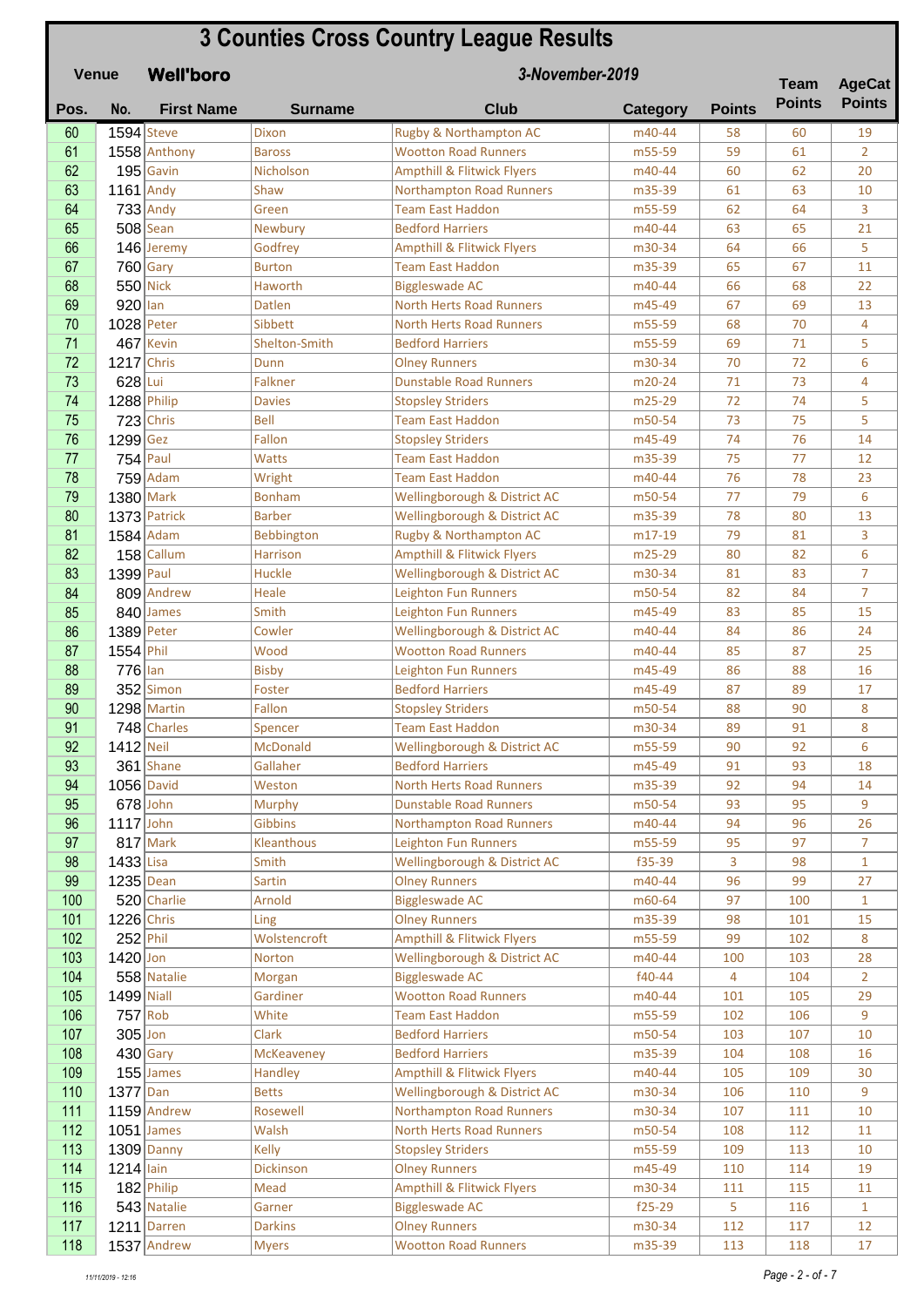# **3 Counties Cross Country League Results**

| <b>Venue</b><br><b>Well'boro</b> |                          | 3-November-2019            |                          |                                                            |                  |                | <b>AgeCat</b> |                      |
|----------------------------------|--------------------------|----------------------------|--------------------------|------------------------------------------------------------|------------------|----------------|---------------|----------------------|
| Pos.                             | No.                      | <b>First Name</b>          | <b>Surname</b>           | <b>Club</b>                                                | <b>Category</b>  | <b>Points</b>  | <b>Points</b> | <b>Points</b>        |
| 119                              |                          | $353$ Adam                 | Foster                   | <b>Bedford Harriers</b>                                    | m25-29           | 114            | 119           | 7                    |
| 120                              | 1233 Rob                 |                            | <b>Riekie</b>            | <b>Olney Runners</b>                                       | m55-59           | 115            | 120           | 11                   |
| 121                              |                          | 408 Stuart                 | Knight                   | <b>Bedford Harriers</b>                                    | m50-54           | 116            | 121           | 12                   |
| 122                              |                          | 1631 Matthew               | Tilt                     | Rugby & Northampton AC                                     | m45-49           | 117            | 122           | 20                   |
| 123                              |                          | 1436 Oliver                | <b>Towell</b>            | Wellingborough & District AC                               | m35-39           | 118            | 123           | 18                   |
| 124                              | $1613$ Alex              |                            | <b>McMurtrie</b>         | Rugby & Northampton AC                                     | m50-54           | 119            | 124           | 13                   |
| 125                              | 1637 Lee                 |                            | Woodward                 | Rugby & Northampton AC                                     | m50-54           | 120            | 125           | 14                   |
| 126                              |                          | $1512$ Graham              | Hollowell                | <b>Wootton Road Runners</b>                                | m50-54           | 121            | 126           | 15                   |
| 127                              |                          | 870 Paula                  | <b>Adams</b>             | <b>North Herts Road Runners</b>                            | f50-54           | 6              | 127           | $\mathbf{1}$         |
| 128                              |                          | $609$ Mark                 | Cornell                  | <b>Dunstable Road Runners</b>                              | m55-59           | 122            | 128           | 12                   |
| 129                              |                          | $782$ Mike                 | <b>Clark</b>             | <b>Leighton Fun Runners</b>                                | m60-64           | 123            | 129           | $\overline{2}$       |
| 130                              | $407$ Sally              |                            | Knight<br>Hill           | <b>Bedford Harriers</b>                                    | f45-49           | $\overline{7}$ | 130           | $\mathbf{1}$         |
| 131<br>132                       | $1644$ Tim<br>$1272$ Pat |                            | <b>Blessing</b>          | Rugby & Northampton AC<br><b>Stopsley Striders</b>         | m45-49<br>m55-59 | 124<br>125     | 131<br>132    | 21<br>13             |
| 133                              | $1133$ Mark              |                            | Kennedy                  | <b>Northampton Road Runners</b>                            | m45-49           | 126            | 133           | 22                   |
| 134                              | $1552$ lan               |                            | Wild                     | <b>Wootton Road Runners</b>                                | m40-44           | 127            | 134           | 31                   |
| 135                              | $1416$ Mark              |                            | Moriarty                 | Wellingborough & District AC                               | m50-54           | 128            | 135           | 16                   |
| 136                              | $750$ Liv                |                            | Thompson                 | <b>Team East Haddon</b>                                    | f35-39           | 8              | 136           | $\overline{2}$       |
| 137                              | $226$ Ben                |                            | Stoneman                 | <b>Ampthill &amp; Flitwick Flyers</b>                      | m40-44           | 129            | 137           | 32                   |
| 138                              | $104$ Jess               |                            | Anstee                   | <b>Ampthill &amp; Flitwick Flyers</b>                      | f35-39           | 9              | 138           | 3                    |
| 139                              |                          | 827 Graeme                 | Meichtry                 | <b>Leighton Fun Runners</b>                                | m40-44           | 130            | 139           | 33                   |
| 140                              |                          | $1062$ Edwin               | Smith                    | <b>North Herts Road Runners</b>                            | m30-34           | 131            | 140           | 13                   |
| 141                              |                          | 842 Chris                  | <b>Stenner</b>           | <b>Leighton Fun Runners</b>                                | m50-54           | 132            | 141           | 17                   |
| 142                              | 1495 Kairit              |                            | Fitzgerald               | <b>Wootton Road Runners</b>                                | f35-39           | 10             | 142           | 4                    |
| 143                              | $1174$ Dave              |                            | Whatton                  | <b>Northampton Road Runners</b>                            | m55-59           | 133            | 143           | 14                   |
| 144                              | $778$ Jim                |                            | <b>Buttleman</b>         | Leighton Fun Runners                                       | m55-59           | 134            | 144           | 15                   |
| 145                              |                          | 1426 Andrew                | Redden                   | Wellingborough & District AC                               | m35-39           | 135            | 145           | 19                   |
| 146                              | $742$ Olly               |                            | Pearson                  | <b>Team East Haddon</b>                                    | m35-39           | 136            | 146           | 20                   |
| 147                              |                          | 1085 Darren                | <b>Baldwin</b>           | <b>Northampton Road Runners</b>                            | m50-54           | 137            | 147           | 18                   |
| 148                              |                          | 844 Andrew                 | <b>Stocks</b>            | Leighton Fun Runners                                       | m45-49           | 138            | 148           | 23                   |
| 149                              |                          | $726$ Peter                | Chandley                 | <b>Team East Haddon</b>                                    | m50-54           | 139            | 149           | 19                   |
| 150                              |                          | $1291$ Eammon              | <b>Devane</b>            | <b>Stopsley Striders</b>                                   | m25-29           | 140            | 150           | 8                    |
| 151                              | $812$ Zoe                |                            | Illingworth              | Leighton Fun Runners                                       | f45-49           | 11             | 151           | $\overline{2}$       |
| 152                              | $1240$ Rob               |                            | White                    | <b>Olney Runners</b>                                       | m45-49           | 141            | 152           | 24                   |
| 153                              |                          | $307$ Mark                 | <b>Clements</b>          | <b>Bedford Harriers</b>                                    | m35-39           | 142            | 153           | 21                   |
| 154                              | $1643$ Andy              |                            | <b>Morris</b>            | Rugby & Northampton AC                                     | m50-54           | 143            | 154           | 20                   |
| 155                              |                          | $1048$ Andrew              | Underhill                | <b>North Herts Road Runners</b>                            | m40-44           | 144            | 155           | 34                   |
| 156                              |                          | $1392$ Helen               | Etherington              | Wellingborough & District AC                               | f35-39           | 12             | 156           | 5                    |
| 157                              | $893$ Rhia               |                            | <b>Botha</b>             | North Herts Road Runners                                   | f30-34           | 13             | 157           | $\mathbf{1}$         |
| 158<br>159                       |                          | $853$ Rosie                | <b>Booth</b><br>Prechner | <b>Leighton Fun Runners</b><br><b>Leighton Fun Runners</b> | f40-44           | 14<br>145      | 158<br>159    | $\overline{3}$<br>22 |
| 160                              |                          | $833$ Gavin<br>$913$ Steve | Williamson               | North Herts Road Runners                                   | m35-39<br>m55-59 | 146            | 160           | 16                   |
| 161                              |                          | 695 Becks                  | Sharpe                   | <b>Dunstable Road Runners</b>                              | f30-34           | 15             | 161           | $\overline{2}$       |
| 162                              |                          | $1403$ Louise              | Kemp                     | Wellingborough & District AC                               | f40-44           | 16             | 162           | 4                    |
| 163                              |                          | $823$ Emily                | McClelland               | Leighton Fun Runners                                       | f30-34           | 17             | 163           | 3                    |
| 164                              | $810$ Paul               |                            | House                    | <b>Leighton Fun Runners</b>                                | m35-39           | 147            | 164           | 23                   |
| 165                              |                          | 806 Kevin                  | Hare                     | <b>Leighton Fun Runners</b>                                | m45-49           | 148            | 165           | 25                   |
| 166                              | $488$ Rob                |                            | <b>Walls</b>             | <b>Bedford Harriers</b>                                    | m60-64           | 149            | 166           | 3                    |
| 167                              |                          | $568$ John                 | Stott                    | <b>Biggleswade AC</b>                                      | m50-54           | 150            | 167           | 21                   |
| 168                              |                          | $381$ Dave                 | Holt                     | <b>Bedford Harriers</b>                                    | m60-64           | 151            | 168           | 4                    |
| 169                              |                          | 1192 Chrissy               | McFaul                   | Northampton Road Runners                                   | m45-49           | 152            | 169           | 26                   |
| 170                              |                          | $178$ Henry                | Lynn                     | <b>Ampthill &amp; Flitwick Flyers</b>                      | m50-54           | 153            | 170           | 22                   |
| 171                              | $1419$ Sarah             |                            | Nixon                    | Wellingborough & District AC                               | f45-49           | 18             | 171           | 3                    |
| 172                              | $1438$ Mark              |                            | <b>Viccars</b>           | Wellingborough & District AC                               | m55-59           | 154            | 172           | 17                   |
| 173                              |                          | $194$ Chris                | Newnham                  | <b>Ampthill &amp; Flitwick Flyers</b>                      | m55-59           | 155            | 173           | 18                   |
| 174                              | $1621$ John              |                            | Saw                      | Rugby & Northampton AC                                     | m40-44           | 156            | 174           | 35                   |
| 175                              |                          | $494$ Carla                | Whitmore                 | <b>Bedford Harriers</b>                                    | $f25-29$         | 19             | 175           | $\overline{2}$       |
| 176                              | $1200$ Chris             |                            | <b>Barnes</b>            | <b>Olney Runners</b>                                       | m50-54           | 157            | 176           | 23                   |
| 177                              |                          | $1514$ Frances             | Hooper                   | <b>Wootton Road Runners</b>                                | $f40-44$         | 20             | 177           | 5                    |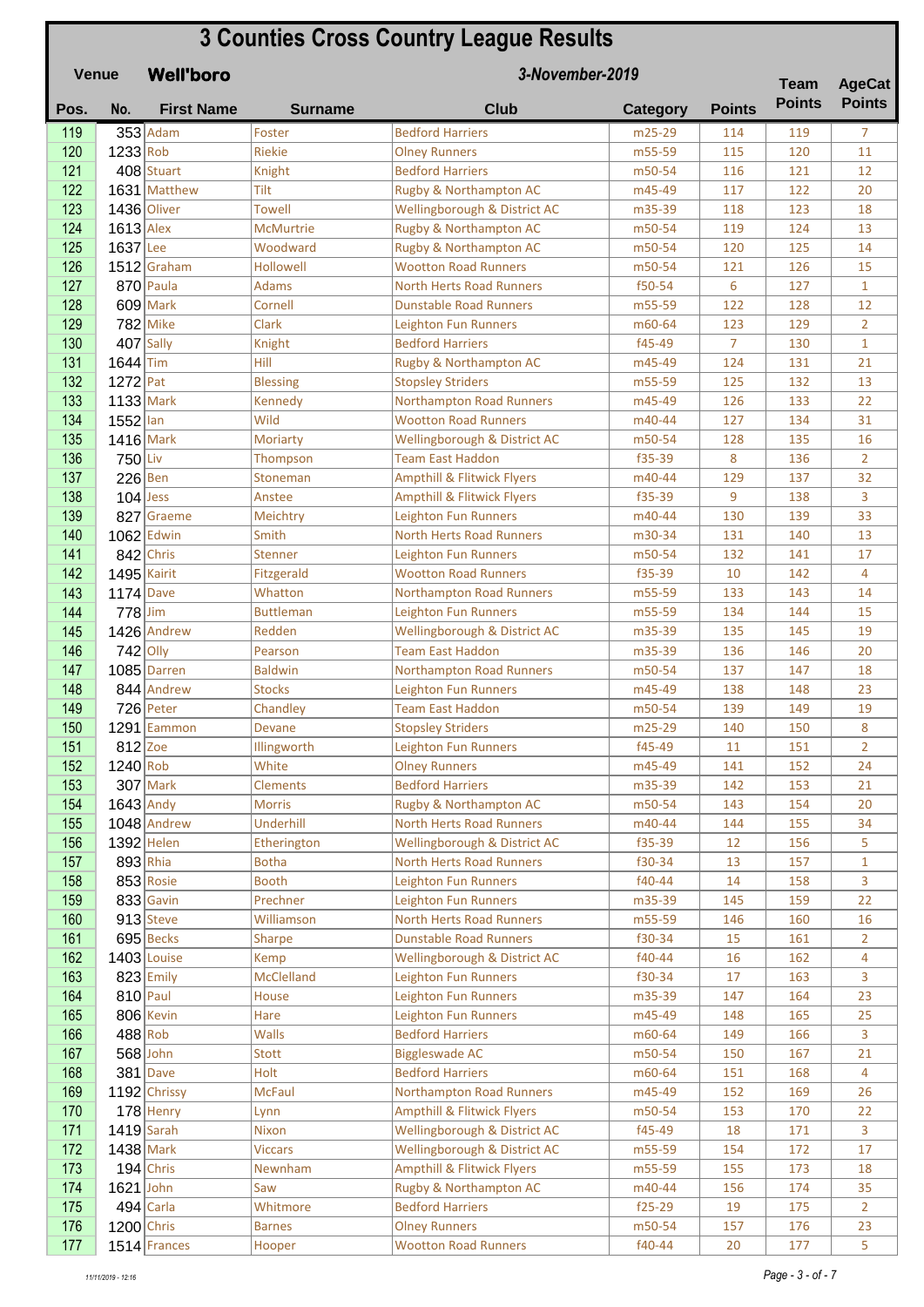### **Well'boro 3 Counties Cross Country League Results**

| <b>Venue</b> |              | <b>Well'boro</b>  |                     | 3-November-2019                                     | <b>Team</b>      | <b>AgeCat</b> |               |                     |
|--------------|--------------|-------------------|---------------------|-----------------------------------------------------|------------------|---------------|---------------|---------------------|
| Pos.         | No.          | <b>First Name</b> | <b>Surname</b>      | <b>Club</b>                                         | Category         | <b>Points</b> | <b>Points</b> | <b>Points</b>       |
| 178          |              | $745$ Sarah       | Ryder               | <b>Team East Haddon</b>                             | f30-34           | 21            | 178           | $\overline{4}$      |
| 179          |              | $912$ Stuart      | <b>Cocks</b>        | <b>North Herts Road Runners</b>                     | m40-44           | 158           | 179           | 36                  |
| 180          |              | 1241 Duncan       | Winner              | <b>Olney Runners</b>                                | m40-44           | 159           | 180           | 37                  |
| 181          |              | 1324 Charles      | <b>Nelis</b>        | <b>Stopsley Striders</b>                            | m50-54           | 160           | 181           | 24                  |
| 182          | 1395 Alan    |                   | Griffiths           | Wellingborough & District AC                        | m50-54           | 161           | 182           | 25                  |
| 183          | $1234$ Lisa  |                   | <b>Russell</b>      | <b>Olney Runners</b>                                | f45-49           | 22            | 183           | $\overline{4}$      |
| 184          |              | $856$ Paul        | <b>Doyle</b>        | <b>Leighton Fun Runners</b>                         | m50-54           | 162           | 184           | 26                  |
| 185          |              | $276$ Tony        | <b>Barnes</b>       | <b>Bedford Harriers</b>                             | m55-59           | 163           | 185           | 19                  |
| 186          |              | $337$ Frank       | Esaw                | <b>Bedford Harriers</b>                             | m70-74           | 164           | 186           | $\mathbf{1}$        |
| 187          | $102$ Jo     |                   | Aatkar              | <b>Ampthill &amp; Flitwick Flyers</b>               | f50-54           | 23            | 187           | $\overline{2}$      |
| 188          |              | 1242 Stephanie    | Potter              | <b>Olney Runners</b>                                | f35-39           | 24            | 188           | 6                   |
| 189          |              | 1561 Graham       | Tee                 | <b>Wootton Road Runners</b>                         | m55-59           | 165           | 189           | 20                  |
| 190          |              | 1520 Gillian      | Jakeman             | <b>Wootton Road Runners</b>                         | f40-44           | 25            | 190           | 6                   |
| 191          |              | 414 Richard       | Lawson              | <b>Bedford Harriers</b>                             | m50-54           | 166           | 191           | 27                  |
| 192          |              | 897 Steve         | <b>Brenton</b>      | <b>North Herts Road Runners</b>                     | m35-39           | 167           | 192           | 24                  |
| 193          |              | $1592$ Angela     | Copson              | Rugby & Northampton AC                              | f70-74           | 26            | 193           | $\mathbf{1}$        |
| 194          |              | 1375 Katherine    | <b>Baxter-Smith</b> | Wellingborough & District AC                        | f30-34           | 27            | 194           | 5                   |
| 195          |              | 185 Rossiana      | Mee                 | <b>Ampthill &amp; Flitwick Flyers</b>               | f30-34           | 28            | 195           | 6                   |
| 196          | $235$ Jon    |                   | Walker              | <b>Ampthill &amp; Flitwick Flyers</b>               | m55-59           | 168           | 196           | 21                  |
| 197          |              | $216$ Dean        | Shanley             | <b>Ampthill &amp; Flitwick Flyers</b>               | m45-49           | 169           | 197           | 27                  |
| 198          | 1237         | David             | Shakespeare         | <b>Olney Runners</b>                                | m50-54           | 170           | 198           | 28                  |
| 199          |              | 457 Andrew        | Robertson           | <b>Bedford Harriers</b>                             | m60-64           | 171           | 199           | 5                   |
| 200          | $1384$ Ross  |                   | Cambray             | Wellingborough & District AC                        | m35-39           | 172           | 200           | 25                  |
| 201          |              | $707$ Teresa      | Warren              | <b>Dunstable Road Runners</b>                       | f50-54           | 29            | 201           | 3                   |
| 202          |              | 940 Kat(herine)   | Gourd               | <b>North Herts Road Runners</b>                     | f30-34           | 30            | 202           | $\overline{7}$      |
| 203          | $1216$ Guy   |                   | <b>Dolby</b>        | <b>Olney Runners</b>                                | m45-49           | 173           | 203           | 28                  |
| 204          |              | 715 Frances       | Wynn                | <b>Dunstable Road Runners</b>                       | f35-39           | 31            | 204           | $\overline{7}$      |
| 205          | $316$ Sue    |                   | Cross               | <b>Bedford Harriers</b>                             | f55-59           | 32            | 205           | $\mathbf{1}$        |
| 206          |              | $1415$ Emma       | Moore               | Wellingborough & District AC                        | f35-39           | 33            | 206           | 8                   |
| 207          | $1225$ Mary  |                   | Jones               | <b>Olney Runners</b>                                | f45-49           | 34            | 207           | 5                   |
| 208          |              | 1229 Richard      | Nicholson           | <b>Olney Runners</b>                                | m40-44           | 174           | 208           | 38                  |
| 209          | $241$ Lisa   |                   | Wells               | <b>Ampthill &amp; Flitwick Flyers</b>               | f50-54           | 35            | 209           | $\overline{4}$      |
| 210          |              | $372$ Nora        | Haggart             | <b>Bedford Harriers</b>                             | f60-64           | 36            | 210           | $\mathbf{1}$        |
| 211          |              | 1218 Matthew      | Fox                 | <b>Olney Runners</b>                                | m50-54           | 175           | 211           | 29                  |
| 212          | $1630$ Sally |                   | Tilt                | Rugby & Northampton AC                              | f45-49           | 37            | 212           | 6                   |
| 213          | $1088$ Dave  |                   | <b>Blackburn</b>    | Northampton Road Runners                            | m60-64           | 176           | 213           | 6                   |
| 214          | $403$ Viv    |                   | Kilgour             | <b>Bedford Harriers</b>                             | f55-59           | 38            | 214           | 2                   |
| 215          |              | 1286 Thom         | Darby               | <b>Stopsley Striders</b>                            | m40-44           | 177           | 215           | 39                  |
| 216          |              | 145 Caroline      | Gilby               | <b>Ampthill &amp; Flitwick Flyers</b>               | f55-59           | 39            | 216           | 3                   |
| 217          | $1560$ Tara  |                   | <b>Adams</b>        | <b>Wootton Road Runners</b>                         | f45-49           | 40            | 217           | 7                   |
| 218          | $1386$ Mark  |                   | Cheadle             | Wellingborough & District AC                        | m40-44           | 178           | 218           | 40                  |
| 219          |              | 112 Jeremy        | <b>Bell</b>         | <b>Ampthill &amp; Flitwick Flyers</b>               | m55-59           | 179           | 219           | 22                  |
| 220<br>221   |              | $1243$ Donna      | <b>Evans</b>        | <b>Olney Runners</b><br><b>Wootton Road Runners</b> | f40-44           | 41            | 220           | $\overline{7}$<br>9 |
| 222          | $1172$ Alan  | $1492$ Emma       | Eaton<br>Wadsworth  | Northampton Road Runners                            | f35-39<br>m35-39 | 42<br>180     | 221<br>222    | 26                  |
| 223          | $808$ Sam    |                   | Heady               | Leighton Fun Runners                                | f35-39           | 43            | 223           | 10                  |
| 224          | $1221$ Ruth  |                   | Gardener            | <b>Olney Runners</b>                                | f50-54           | 44            | 224           | 5.                  |
| 225          |              | $211$ Katie       | <b>Ruditis</b>      | <b>Ampthill &amp; Flitwick Flyers</b>               | f35-39           | 45            | 225           | 11                  |
| 226          |              | $553$ Richard     | Hill                | <b>Biggleswade AC</b>                               | m50-54           | 181           | 226           | 30                  |
| 227          |              | $127$ Kate        | Cornelius           | <b>Ampthill &amp; Flitwick Flyers</b>               | f35-39           | 46            | 227           | 12                  |
| 228          |              | $1295$ Andrew     | <b>Durrant</b>      | <b>Stopsley Striders</b>                            | m60-64           | 182           | 228           | $\mathcal{I}$       |
| 229          |              | $542$ Paula       | Frost               | <b>Biggleswade AC</b>                               | f35-39           | 47            | 229           | 13                  |
| 230          |              | $788$ Sally       | Dickinson           | Leighton Fun Runners                                | f45-49           | 48            | 230           | 8                   |
| 231          |              | 687 Clifford      | Punter              | <b>Dunstable Road Runners</b>                       | m55-59           | 183           | 231           | 23                  |
| 232          |              | $727$ Sam         | Cortese             | <b>Team East Haddon</b>                             | m60-64           | 184           | 232           | 8                   |
| 233          |              | $264$ Terry       | <b>McHugh</b>       | <b>Ampthill &amp; Flitwick Flyers</b>               | m60-64           | 185           | 233           | 9                   |
| 234          |              | 1439 Natasha      | Wain                | Wellingborough & District AC                        | f45-49           | 49            | 234           | 9                   |
| 235          |              | $123$ Dave        | Coker               | <b>Ampthill &amp; Flitwick Flyers</b>               | m55-59           | 186           | 235           | 24                  |
| 236          |              | $1304$ Hicham     | Hasnasoui           | <b>Stopsley Striders</b>                            | m30-34           | 187           | 236           | 14                  |
|              |              |                   |                     |                                                     |                  |               |               |                     |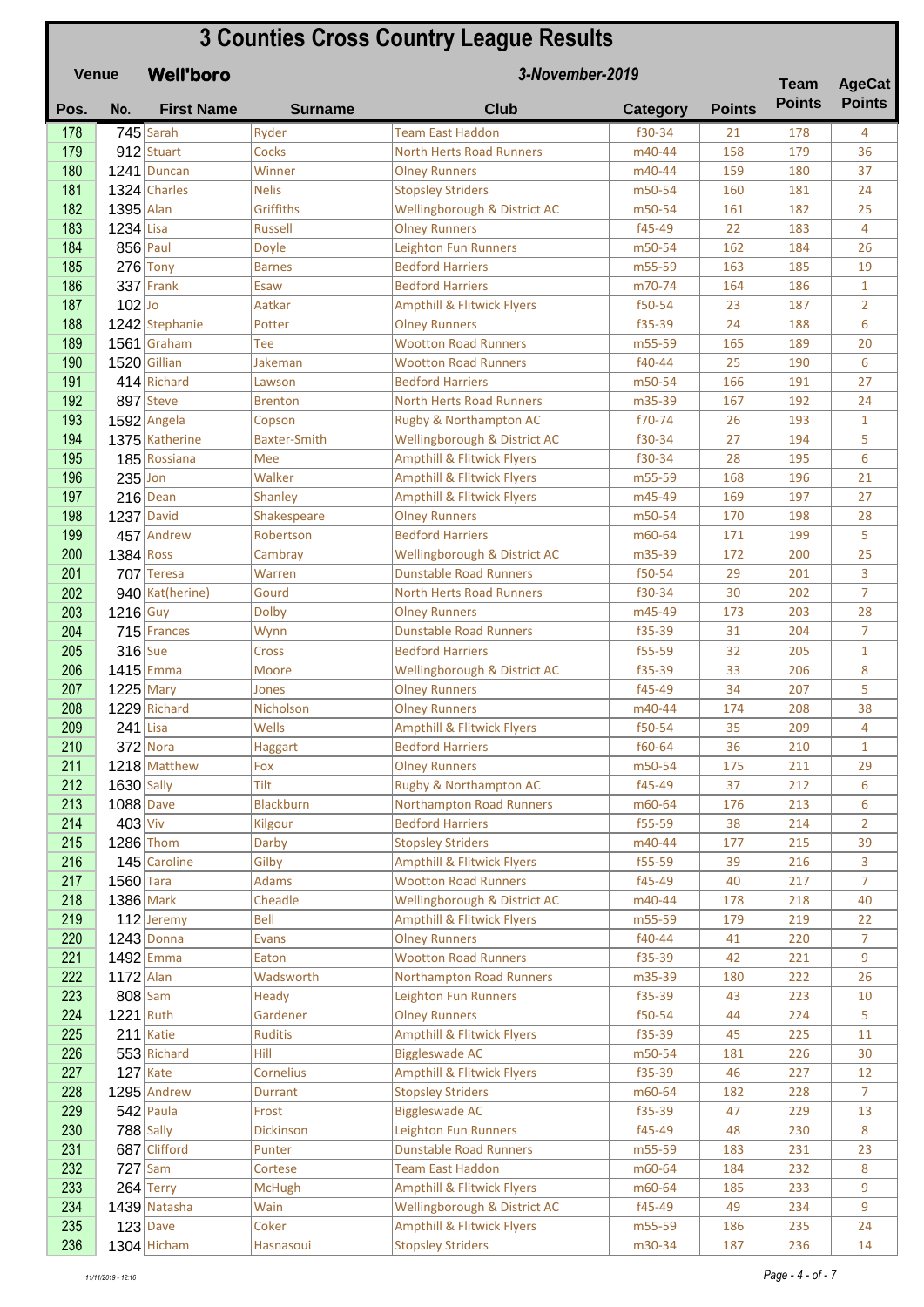### **Pos. No. First Name Surname Club Category Points Well'boro 3 Counties Cross Country League Results Venue Team Points 3-November-2019 Team AgeCat Points** 237 554 Kathryn Juty Biggleswade AC f50-54 50 237 6  $238$  475 Tim Southam Bedford Harriers 1980 188 238 41 239 165 Richie Jones Ampthill & Flitwick Flyers m55-59 189 239 25 240 105 Caroline Armstrong Ampthill & Flitwick Flyers 1545-49 51 240 10 241 850 Glenn Matson Leighton Fun Runners 1955-59 190 241 26  $242$  452 Matt Pyecroft Bedford Harriers 1989 m45-49 191 242 29 **243** 470 Ronnie Singleton-Lawley Bedford Harriers **f** f55-59 52 243 4  $\frac{244}{ }$  275 Lucy Baldwin Bedford Harriers F40-44 53 244 8 245 1220 Kevin Gardener | Olney Runners | m60-64 192 | 245 | 10 246 666 Sue McAvock Dunstable Road Runners 145-49 54 246 11 247 1376 Michael Berry Wellingborough & District AC m50-54 193 247 31 248 174 Martin Lees Ampthill & Flitwick Flyers m50-54 194 248 32 249 663 Shilen Mantri Dunstable Road Runners – m45-49 195 249 30 250 1187 Barry Mesley Northampton Road Runners m55-59 196 250 27 251 1523 Michael Kendall Wootton Road Runners 1986-64 197 251 11 252 854 Doubeck Levick Leighton Fun Runners f40-44 55 252 9 253 1228 Sarah McAuliffe Olney Runners 130-34 56 253 8 254 1236 Helen Sartin Sartin Olney Runners 1994 12 12 255 995 Lucy O'Connor North Herts Road Runners | 155-59 | 58 | 255 | 5  $256$  456 Karen Robertson Bedford Harriers F55-59 59 256 6 257 392 Tony Jones Bedford Harriers 1985-59 198 257 28  $258$  299 Lisa Chappel Bedford Harriers f50-54 60 258 7 259 680 Tracey Palmer Dunstable Road Runners 145-49 61 259 13  $260$  505 Sarah Janes Bedford Harriers 185-39 62 260 14  $261$  483 Mark Tinkler Bedford Harriers 1888 m60-64 199 261 12 **262 831** Stephen Moore Leighton Fun Runners 1955-59 200 262 29 263 1152 Elaine Palmer Northampton Road Runners f50-54 63 263 8 264 836 Tam Quinn Leighton Fun Runners m55-59 201 264 30 **265** 1213 Caroline Dickens **Ollow Runners** 10 and 10 and 10 and 10 and 10 and 10 and 10 and 10 and 10 and 10 and 10 and 10 and 10 and 10 and 10 and 10 and 10 and 10 and 10 and 10 and 10 and 10 and 10 and 10 and 10 and 10 266 117 Emily Brown Ampthill & Flitwick Flyers | 125-29 65 266 3 267 1390 Martine Crofts Wellingborough & District AC f30-34 66 267 9 268 1540 Steve Smith Wootton Road Runners 1 m65-69 202 268 1  $269$  342 Peter Fadden Bedford Harriers – m20-24 203 269 5 **270 1562** Kay  $270$  Duffy Wootton Road Runners **f40-44** 67 270 11 271 775 Steve Baker Leighton Fun Runners – m50-54 204 271 33 272 1238 Phil Shrimpton | Olney Runners | m50-54 205 272 34 273 132 Zoey Didlick Ampthill & Flitwick Flyers f40-44 68 273 12 274 1406 Richard Lewis Wellingborough & District AC m50-54 206 274 35  $275$  1335 Stewart Read Stopsley Striders m45-49 207 275 31 276 829 Steve Molyneaux Leighton Fun Runners 1 m50-54 208 276 36  $277$  1448 Amy Kelly Wellingborough & District AC f30-34 69 277 10  $278$  502 Duncan Worthy Bedford Harriers 1980 140-44 209 278 42  $279$  360 Stephen Gale Bedford Harriers 1985-59 210 279 31 280 338 Chris Fadden Bedford Harriers 1988 1955-59 211 280 32 281 683 Lisa Phee Dunstable Road Runners 140-44 70 281 13 282 1086 Suzanne Baldwin Northampton Road Runners | f50-54 | 71 | 282 | 9 **283 387** Jackie Irvine Bedford Harriers Fata-49 72 283 14

 $284$  1305 Peta Hendry Stopsley Striders F50-54 73 284 10 **285 462** Anna Rust Rust Bedford Harriers **f25-29** 74 285 4 286 1346 Barbora | Uhrokova | Stopsley Striders | f30-34 | 75 | 286 | 11 287 1522 Dave Jones Wootton Road Runners – m45-49 212 287 32  $288$  388 Louisa Jackson Bedford Harriers F40-44 76 288 14 289 1446 Jessica Wynn-Werninck Wellingborough & District AC f35-39 77 289 15 290 646 Amanda Jefferys Dunstable Road Runners F45-49 78 290 15 **291 355** Amanda Friman Bedford Harriers **f** f60-64 79 291 2 **292 453** Alan Rickhuss Bedford Harriers – m50-54 213 292 37 **293** 300 Jeanette Cheetham Bedford Harriers **f**55-59 80 293 7 294 546 Ian Grimwood Biggleswade AC m65-69 214 294 2 295 1063 Jack Smissaert North Herts Road Runners 1 m20-24 215 295 6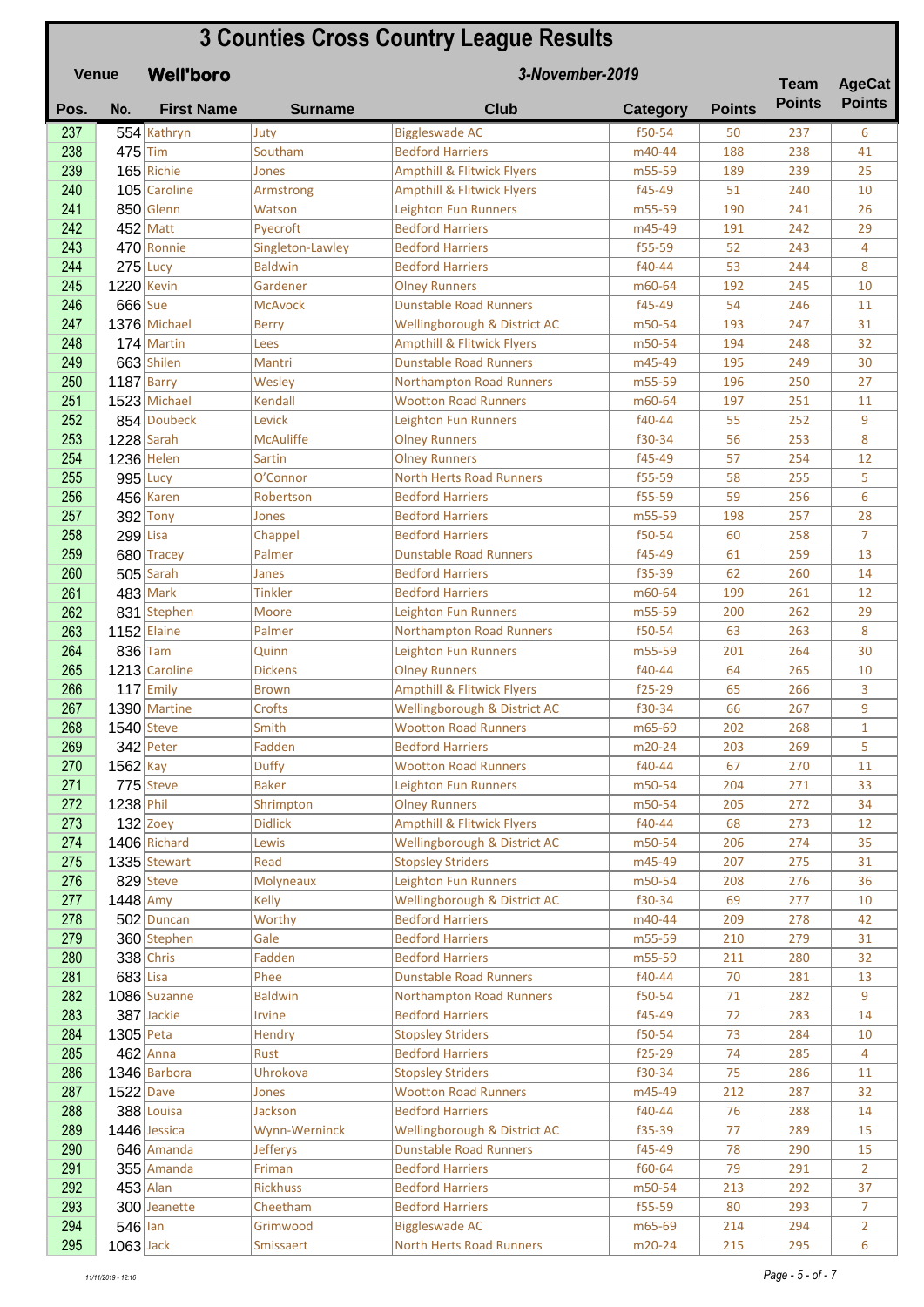#### **Pos. No. First Name Surname Club Category Points Well'boro 3 Counties Cross Country League Results Venue Team Points 3-November-2019 Team AgeCat Points** 296 987 Geoff murray-Rochard North Herts Road Runners m60-64 216 296 13 297 774 Christine Avres Leighton Fun Runners f65-69 81 297 1 **298 119** Denise Browning Ampthill & Flitwick Flyers f60-64 82 298 3 299 814 Matthew Kelly Leighton Fun Runners 1995-54 217 299 38  $\frac{300}{ }$  1239 Sue Teasdale  $\qquad$  Olney Runners  $\qquad$  f55-59  $\qquad$  83  $\qquad$  300  $\qquad$  8 **301 545** Stuart Goodwin Biggleswade AC m40-44 218 301 43 302 922 Karen 10 Dodsworth North Herts Road Runners 1 55-59 84 302 9 303 637 Sharon Hawkins Dunstable Road Runners f45-49 85 303 16 304 1405 Jackie King King Wellingborough & District AC f55-59 | 86 | 304 | 10 305 1527 Phoebe Lowick Wootton Road Runners 130-34 87 305 12 306 697 Paul Stack Dunstable Road Runners 1985-59 219 306 33 **307** 1212 Rachel **David David** Olney Runners **f55-59** 88 307 11 308 393 Noel Jones Bedford Harriers 1993 1993 1998 308 34  $\frac{309}{ }$  493 Helen  $\vert$  Whiting Bedford Harriers 130-34 89 309 13 310 626 Richard Evans Dunstable Road Runners 165-69 221 310 3 311 1538 Josie Pickering Wootton Road Runners | f35-39 90 311 16 312 232 Mei Trace Ampthill & Flitwick Flyers | f50-54 91 312 11 **313 1068 Caroline** Bernard North Herts Road Runners | f35-39 | 92 | 313 | 17  $\frac{314}{847}$  Paul Thomas Leighton Fun Runners – m70-74 222 314 2 315 1539 Steve Pryor-Jones Wootton Road Runners – m50-54 223 315 39 316 208 Andy Ralphs Ampthill & Flitwick Flyers m45-49 224 316 33 317 539 Jennie Day Biggleswade AC f50-54 93 317 12 **318 437** Peter Pack Bedford Harriers **notified to the set of the 437** Peter Pack 35 **319** 367 Dave Girling Bedford Harriers 1980 170-74 226 319 3 **320 1230** David O'Connor Olney Runners Manuel M50-54 227 320 40 **321 287** Catherine Brugnoli Bedford Harriers **f45-49** 94 321 17 322 1006 Andrew Porter North Herts Road Runners 1 m70-74 228 322 4 323 828 Richard Meredith Leighton Fun Runners 1985-49 229 323 34 **324 1424** Mary Pearson Wellingborough & District AC f35-39 95 324 18 325 796 Caroline Emerton Leighton Fun Runners 145-49 96 325 18 **326 487** Diane Wallis Bedford Harriers **f**60-64 97 326 4 327 1050 Sue Vaughan North Herts Road Runners f50-54 98 327 13 328 659 Christina Lawrence Dunstable Road Runners f35-39 99 328 19 329 682 Louise Perry Dunstable Road Runners | f35-39 | 100 | 329 | 20 330 1548 Jo Ward Wootton Road Runners f55-59 101 330 12 331 654 Tina Keynon Dunstable Road Runners | f55-59 | 102 | 331 | 13 332 1151 Rachel Palmer Northampton Road Runners | f25-29 | 103 | 332 | 5 333 198 Caroline O'Mahoney Ampthill & Flitwick Flyers | f55-59 | 104 | 333 | 14 **334 641** Karen Holland-Groary Dunstable Road Runners 150-54 105 334 14  $\frac{335}{200}$  700 Mel Mwa Sylvester Superstable Road Runners F40-44 106 335 15 336 1210 Keith Curwood 10 Olney Runners 1988 135 230 336 27 **337** 357 Elaine Fullard Bedford Harriers **f**55-59 107 337 15  $\frac{338}{1292}$  Ruth Doyle Stopsley Striders f50-54 108 338 15 339 569 Simon Strong Biggleswade AC m45-49 231 339 35 **340 164** Laura Johnston Ampthill & Flitwick Flyers f50-54 109 340 16 **341 347** Debi Fisher Bedford Harriers Fash and the set of the set of the set of the set of the set of the set o **342** 438 Russell Page Bedford Harriers 1488 Russell 14 343 889 Allison Blunt North Herts Road Runners | f50-54 | 111 | 343 | 17 344 791 Debbie Filborn Leighton Fun Runners F55-59 112 344 16 345 126 Rob Cook Ampthill & Flitwick Flyers m60-64 233 345 15 346 960 Hannah Keeble North Herts Road Runners | f35-39 | 113 | 346 | 21 **347 412** Claire Lathall Bedford Harriers **f40-44** 114 347 16 **348 297** Christelle Celerier Bedford Harriers **f45-49** 115 348 19 349 1166 Paula Solomon Northampton Road Runners | f45-49 | 116 | 349 | 20 350 597 Mark Bright Dunstable Road Runners 1980-34 234 350 15 **351 432** Martine Moon Bedford Harriers **f**60-64 117 351 5 352 1089 Helen Blackburn Northampton Road Runners | f55-59 | 118 | 352 | 17 **353 1139** Jo Letts Northampton Road Runners f45-49 119 353 21 354 140 Rebecca Fleckney Ampthill & Flitwick Flyers | f35-39 | 120 | 354 | 22